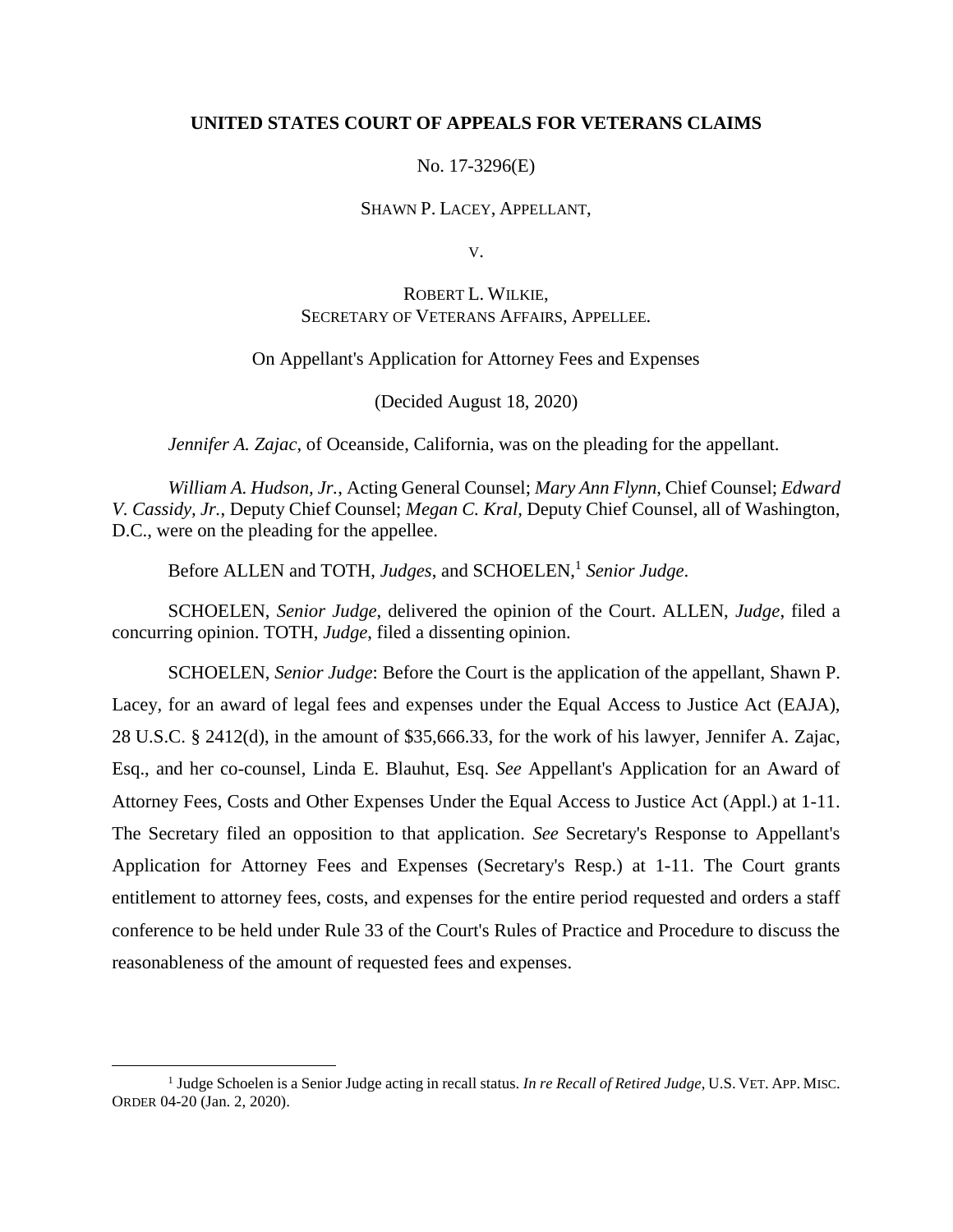### **I. BACKGROUND**

The Veterans Retraining Assistance Program (VRAP) was a short-lived program intended to provide older veterans with job retraining for various high-demand occupations. VA denied Army veteran Shawn P. Lacey's application for VRAP benefits because he sought to use them to pursue a bachelor's degree at Medaille College, a 4-year college, rather than an associate's degree (or a certificate attesting to a degree of similar nature) at a community college or technical school. In construing the VRAP statute, the Board invoked the negative implication canon of statutory interpretation in reasoning that Congress, by mentioning community colleges and technical schools, sought intentionally to exclude from the program 4-year institutions such as colleges and universities. Record (R.) at 9-10.

Mr. Lacey appealed to this Court, arguing that the VRAP statute Congress passed only required a veteran to take a course or courses that are *offered* by a community college or technical school and did not require the veteran to take such courses *at* a community college or technical school. The Court held that the VRAP statute

is at least ambiguous in this regard, as it provides no clear answer to whether benefits can be used at four-year colleges or are limited only to community colleges or technical schools. Further, because VA never issued any regulations or guidance interpreting the statute, there is no agency position that warrants deference. In the absence of any considered agency position, and having exhausted the traditional tools of statutory construction, the Court concludes that the pro-veteran canon requires us to read the statute as including four year colleges and institutions when the course at issue is *offered by* a community college or technical school and did not require the veteran to take such course *at* a community college or technical school.

*Lacey v. Wilkie*, 32 Vet.App. 71, 73-74 (2019). Of significance in determining Mr. Lacey's entitlement to legal fees and expenses under EAJA, the Court rejected the reasoning of the Board at the administrative level, concluding that the Board's "invo[cation of] the non-implication canon as decisive in its reading of the [VRAP] statute . . . . carries little probative weight in determining a statutory meaning, because Mr. Lacey's program of education appears to fall within the definition provided by Congress" of a "program of education." *Id*. at 78 (citation omitted). The Court explained that the Board's analysis "overlooks the salient fact that Congress expressly defined 'program of education' . . . [to] contain[] an expansive list of the types of courses at an 'educational institution' . . . [and] defined 'educational institution' to expressly include 4-year colleges and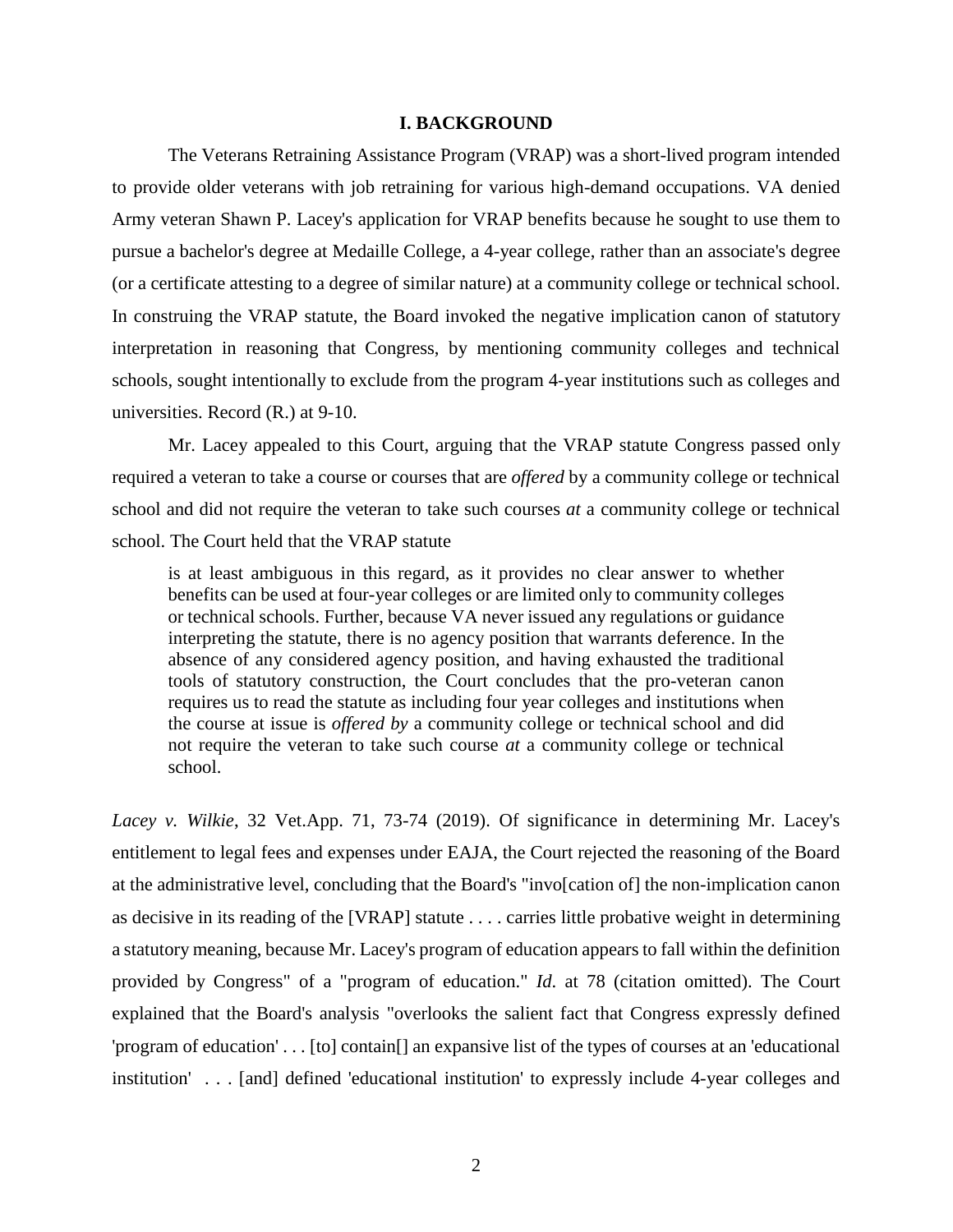universities." *Id.* The Court also found that "the Board's citation to regulations from VA and other federal agencies for guidance . . . is misplaced where Congress provided its own definition[s]" by reference of "program of education" and "educational institution." *Id.*

### **II. ANALYSIS**

This Court has jurisdiction to award attorney fees under 28 U.S.C. § 2412(d)(2)(F). The appellant's EAJA application was filed within the 30-day EAJA application period set forth in 28 U.S.C. § 2412(d)(1)(B), and the application meets the statutory content requirements because it contains (1) a showing that the appellant is a prevailing party; (2) a showing that he is a party eligible for an award because his net worth does not exceed \$2,000,000; (3) an allegation that the Secretary's position was not substantially justified; and (4) an itemized statement of the attorney fees and expenses sought. *See* 28 U.S.C. § 2412(d)(1)(A), (1)(B), (2)(B); *Scarborough v. Principi*, 541 U.S. 401, 408 (2004).

The Secretary argues that the appellant's EAJA application should be denied because the Secretary's position was substantially justified. Secretary's Resp. at 4-10. Alternatively, he contends that the Court should exercise its authority and discretion to reduce the fees requested because the number of hours billed is unreasonable. *Id.* at 10-15.

### **A. Substantial Justification**

This Court will award attorney fees to a prevailing party "unless the Court finds that the position of the United States was substantially justified" or that the other statutory requirements were not met. 28 U.S.C. § 2412(d)(1)(A); *Cycholl v. Principi*, 15 Vet.App. 355, 359 (2001). Because in the instant case the appellant has alleged, pursuant to section  $2412(d)(1)(B)$ , that the Secretary's position was not substantially justified, the Secretary "has the burden of proving that his position was substantially justified . . . to defeat the appellant's EAJA application." *Vaughn v. Gober*, 14 Vet.App. 92, 95 (2000) (citing *Stillwell v. Brown*, 6 Vet.App. 291, 301 (1994)). The Secretary must establish that his position was substantially justified at both the Board level and before this Court. *Id.*; *see Locher v. Brown*, 9 Vet.App. 535, 537 (1996); *ZP v. Brown*, 8 Vet.App. 303, 304 (1995).

"[A] position can be justified even though it is not correct," and "it can be substantially (i.e., for the most part) justified if a reasonable person could think it correct, that is, if it has a reasonable basis in law and fact." *Stillwell*, 6 Vet.App. at 302 (quoting *Pierce v. Underwood*,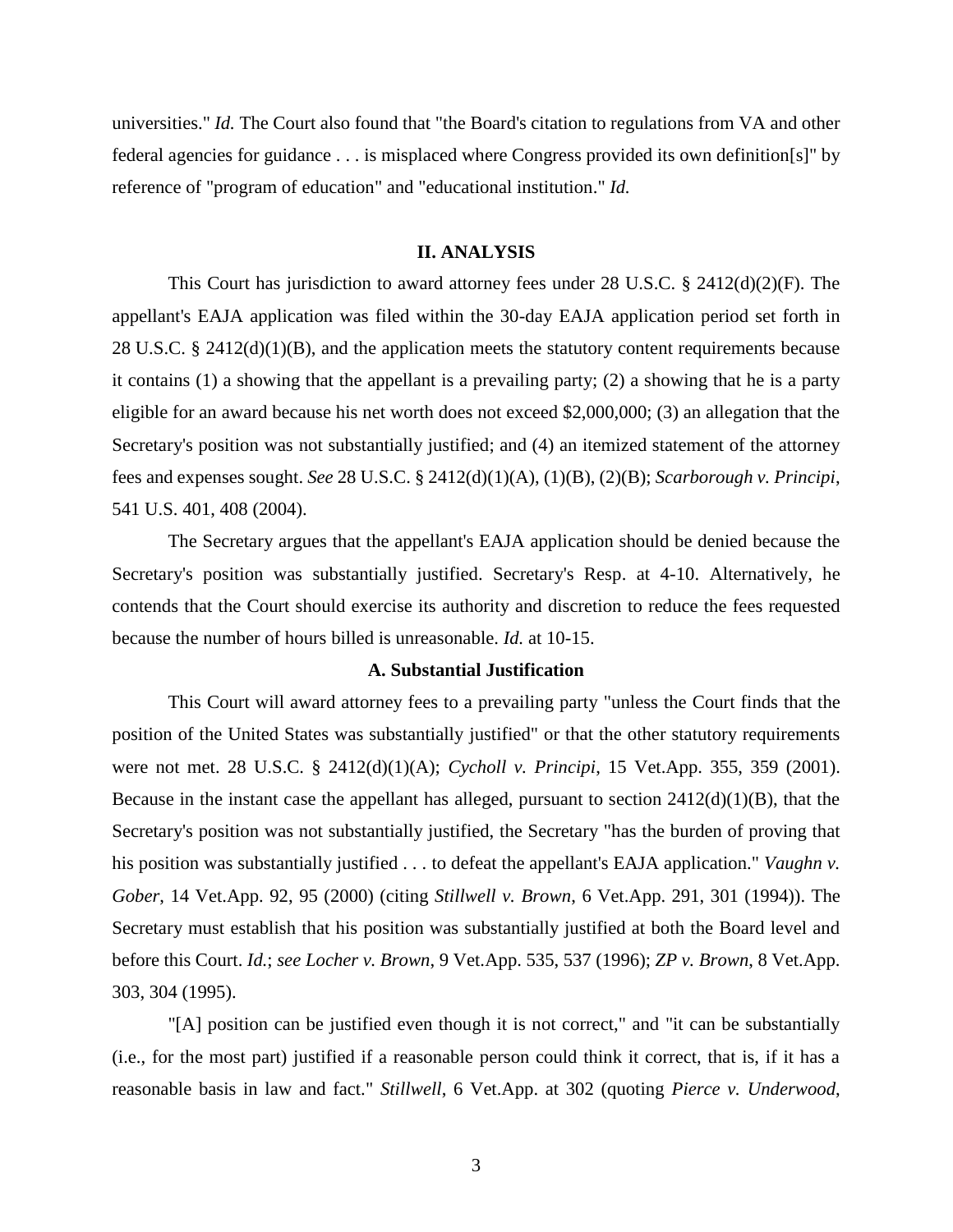487 U.S. 552, 566 n.2 (1988)). In determining substantial justification, the Court's inquiry must focus on the "totality of the circumstances" pertinent to the Government's position on the issue on which the claimant prevailed, including the "state of the law at the time the position was taken." *Smith v. Principi*, 343 F.3d 1358, 1363 (Fed. Cir. 2003). In doing so, the Court should look at factors including the "merits, conduct, reasons given, and consistency with judicial precedent and VA policy with respect to such position, and action or failure to act," along with any other applicable circumstances. *Stillwell*, 6 Vet.App. at 302; *see Cline v. Shinseki*, 26 Vet.App. 325, 327 (2013). However, no one factor is dispositive. *Patrick v. Shinseki*, 668 F.3d 1325, 1332 (Fed. Cir. 2011).

The Secretary avers that, at the time of the Board's decision, the issue in the underlying case – whether a 4-year college met the requirements of VRAP – was one of first impression that had not yet been addressed by VA or this Court, and he argues that this factor weighs in favor of reasonableness of VA's position at the administrative level. Secretary's Resp. at 7. He further argues that the Board's interpretation of the VRAP statute was reasonable because it "appropriately employ[ed] the canons of statutory construction" and relied on "analogous regulations[] and Congressional intent." *Id.* at 8; *see* R. at 7-10.

This Court has determined that the Government's position was substantially justified where that position was invalidated in a case of first impression. *See Felton v. Brown*, 7 Vet.App. 276, 283 (1994) (finding the Secretary's position substantially justified in a case of first impression "[g]iven the statutory silence on the particular matter and the lack of a conflict with adverse precedent"). However, in *Felton*, the Court emphasized that it was not adopting a "per se rule that a case of first impression will always render the Government's position substantially justified." *Id.* at 281. Rather, the Government must still show that its interpretation was "reasonable, albeit incorrect." *Patrick*, 668 F.3d at 1330; *see also Gordon v. Peake*, 22 Vet.App. 265, 269 ("In cases of first impression the Court must determine whether the issue presented 'close' questions, and whether the Secretary sought an unreasonable interpretation or resolution of the matter.") (citing *Felton*, 7 Vet.App. at 282); *Cline*, 26 Vet.App. at 330 (stating that although it was a case of first impression, it did not present a "close" question on which the Secretary had a "reasonable" interpretation). When the Secretary's adopted interpretation is "wholly unsupported by either the plain language of the statute or its legislative history," *Patrick*, 668 F.3d at 1333, such interpretation "weighs heavily against a finding of substantial justification, and, while not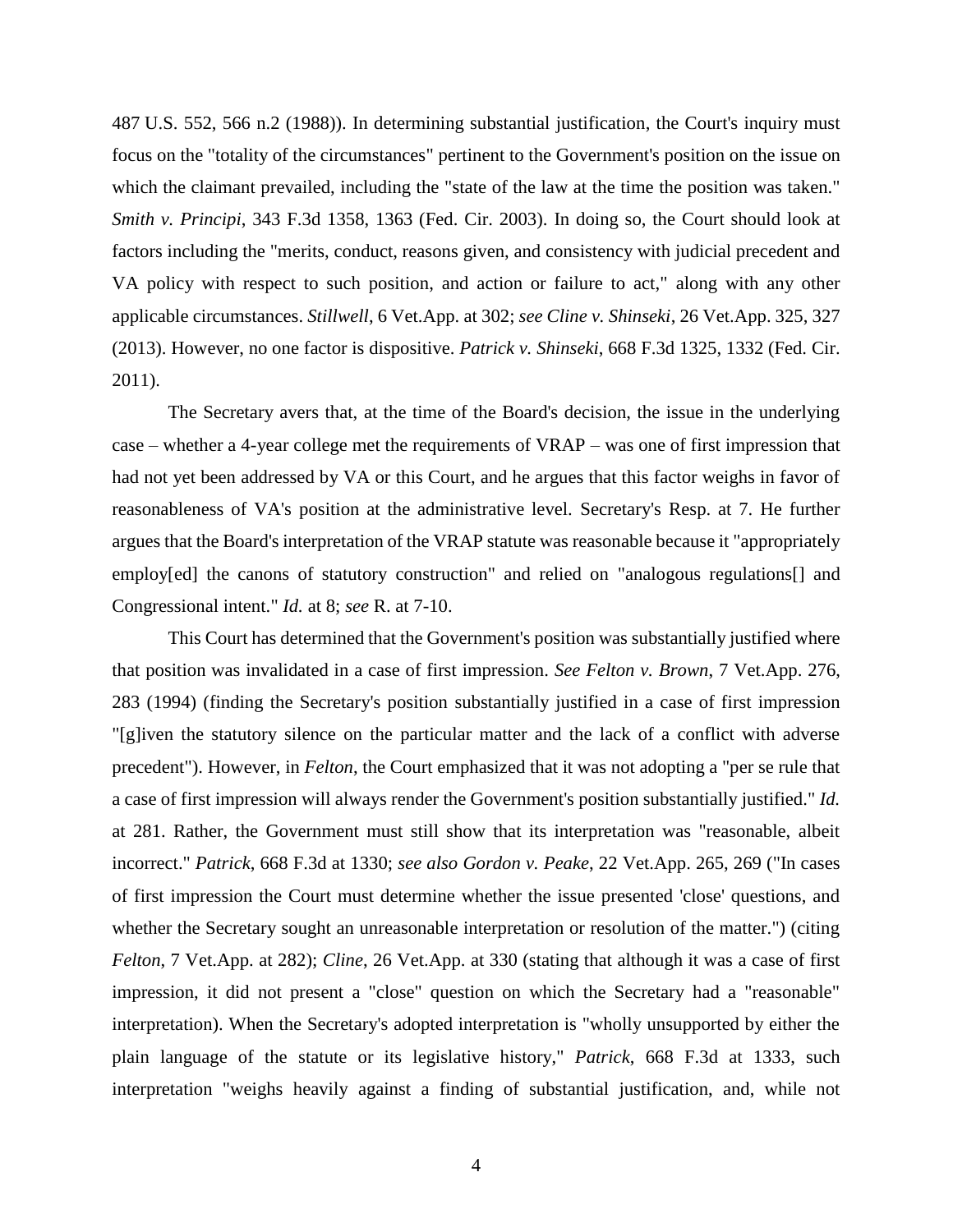dispositive, makes it difficult to establish substantial justification." *Butts v. McDonald*, 28 Vet.App. 74, 83 (2016) (citing *Patrick*, 668 F.3d at 1331) (internal quotation marks omitted).

Although there was no clear precedent at the time of the Board's decision in this case, applying the totality of the circumstances test, the Secretary does not demonstrate that his position at the administrative level was reasonable. In the merits decision, the Court pointed out that VA took no action "to issue official guidance as to the agency's position on issues raised by the [VRAP] statute," and that if there had been such guidance, "this case may very well have turned out differently." *Lacey*, 32 Vet.App. at 80; *see Stillwell*, 6 Vet.App. at 302 (stating that pertinent factors to consider under the "totality of the circumstances" test include "VA policy with respect to [the] position" at issue, and the agency's "action or failure to act"); *see also Cline*, 26 Vet.App. at 327. More significantly, the Court struck down the Board's interpretation of the VRAP statute, concluding the Board's use of "the negative implication canon carries little probative weight in determining a statutory meaning" because "Mr. Lacey's program of education appears to fall within the definition[s] provided by Congress." *Lacey,* 32 Vet.App. at 78. Similarly, regarding the "Board's citation to regulations from VA and other federal agencies for guidance as to various definitions," the Court held that such citations were "misplaced where Congress provided its own definition[s]." *Id.* Indeed, in *Butts*, upon which the Secretary relies as support for finding substantial justification in this case, the Board was following guidance that the Court itself had set out in existing precedent that was overturned subsequent to the Board decision, and even under those circumstances, the Court found that the Board's position was not substantially justified where other factors weighed more heavily toward a finding of unreasonableness. 28 Vet.App. at 82 ("[U]nder the totality-of-the-circumstances test, the Secretary's compliance with precedent does not relieve the Court of its duty to evaluate the reasonableness of the Secretary's regulatory interpretation and his conduct at the administrative level" in a case involving an issue of first impression); *see also Patrick,* 668 F.3d at 1332 ("[t]he fact that the Veterans Court had previously upheld the VA's erroneous interpretation of [a statute] does not . . . resolve the substantial justification inquiry.").

In sum, the Court concludes that the totality of circumstances in this case shows that the Secretary has not satisfied his burden to show that the Board's interpretation of the statute was reasonable, as no "reasonable person could think it correct." *See id.* at 1330 (citing *Pierce*, 487 U.S. at 566). Thus, the Secretary has not met his burden to show that his administrative position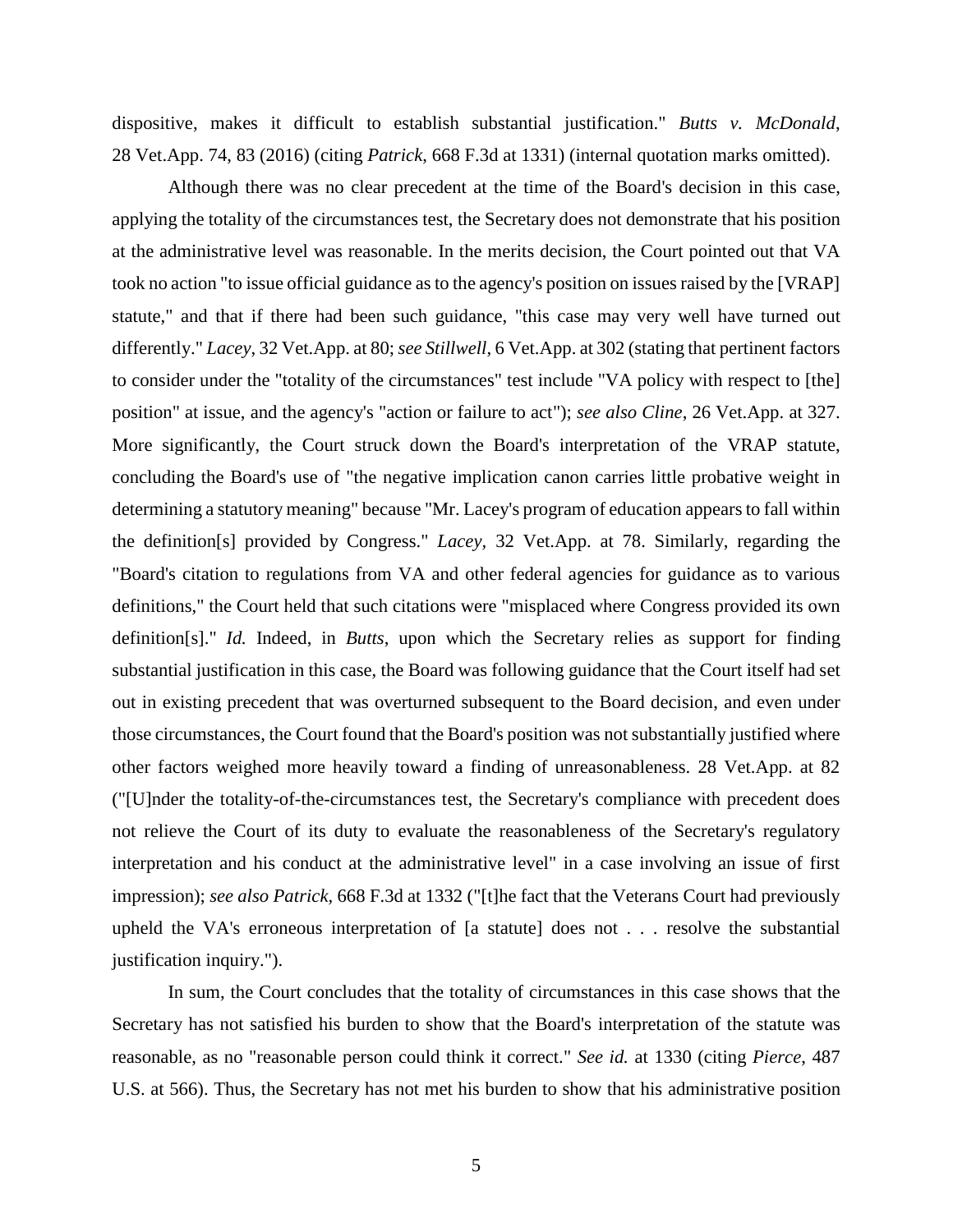was substantially justified, *Locher*, 9 Vet.App. at 537, and, therefore, the Court need not address whether he was substantially justified at the litigation stage, *see Cycholl*, 15 Vet.App. at 361 (holding that the Court need not address the Secretary's position at the litigation stage where the Secretary failed to carry his burden of demonstrating that his position was substantially justified at the administrative stage).

### **B. Reasonableness of Fees and Expenses**

Typically, once the Court determines that an appellant has met the threshold requirement for receiving EAJA fees and expenses, the Court must determine the reasonableness of the fees and expenses. *See Uttieri v. Brown*, 7 Vet.App. 415, 418 (1995) (citing *Comm'r, INS v. Jean*, 496 U.S. 154, 160-61 (1990)). The Court "has wide discretion in the award of attorney fees under the EAJA." *Chesser v. West*, 11 Vet.App. 497, 501 (1998) (citing *Hensley v. Eckerhart*, 461 U.S. 424, 437 (1983)). Because the only remaining issue is the reasonableness of the fees to be awarded, the Court will order a staff conference to be held under Rule 33 of the Court's Rules of Practice and Procedure to discuss the reasonableness of the requested fees and expenses. *See* U.S. VET. APP.R. 39(c) (permitting the Court to direct the parties in a fee dispute to attend a staff conference); U.S. VET. APP. INTERNAL OPERATING P. XII(a) ("If reasonableness of the requested fee is the only contested issue, [Central Legal Staff] conducts a conference with the parties to attempt to resolve the disagreement."). The Court will provide the parties 30 days following the staff conference to reach a settlement based on the Court's holding. If no agreement on fees and expenses is made within the allotted time, the Court will determine a reasonable amount of fees, costs, and expenses owed by the Government to the appellant.

#### **III. CONCLUSION**

Upon consideration of the foregoing, it is

ORDERED that entitlement to attorney fees, costs, and expenses for the entire period requested is GRANTED. It is further

ORDERED that a Rule 33 staff conference be scheduled. It is further

ORDERED that within 30 days of the staff conference, the parties shall inform the Court of the status of their settlement efforts. And it is further

ORDERED that if an agreement is not reached, that the matter be returned to the panel at the expiration of the 30-day period following the staff conference absent further order of the Court.

6